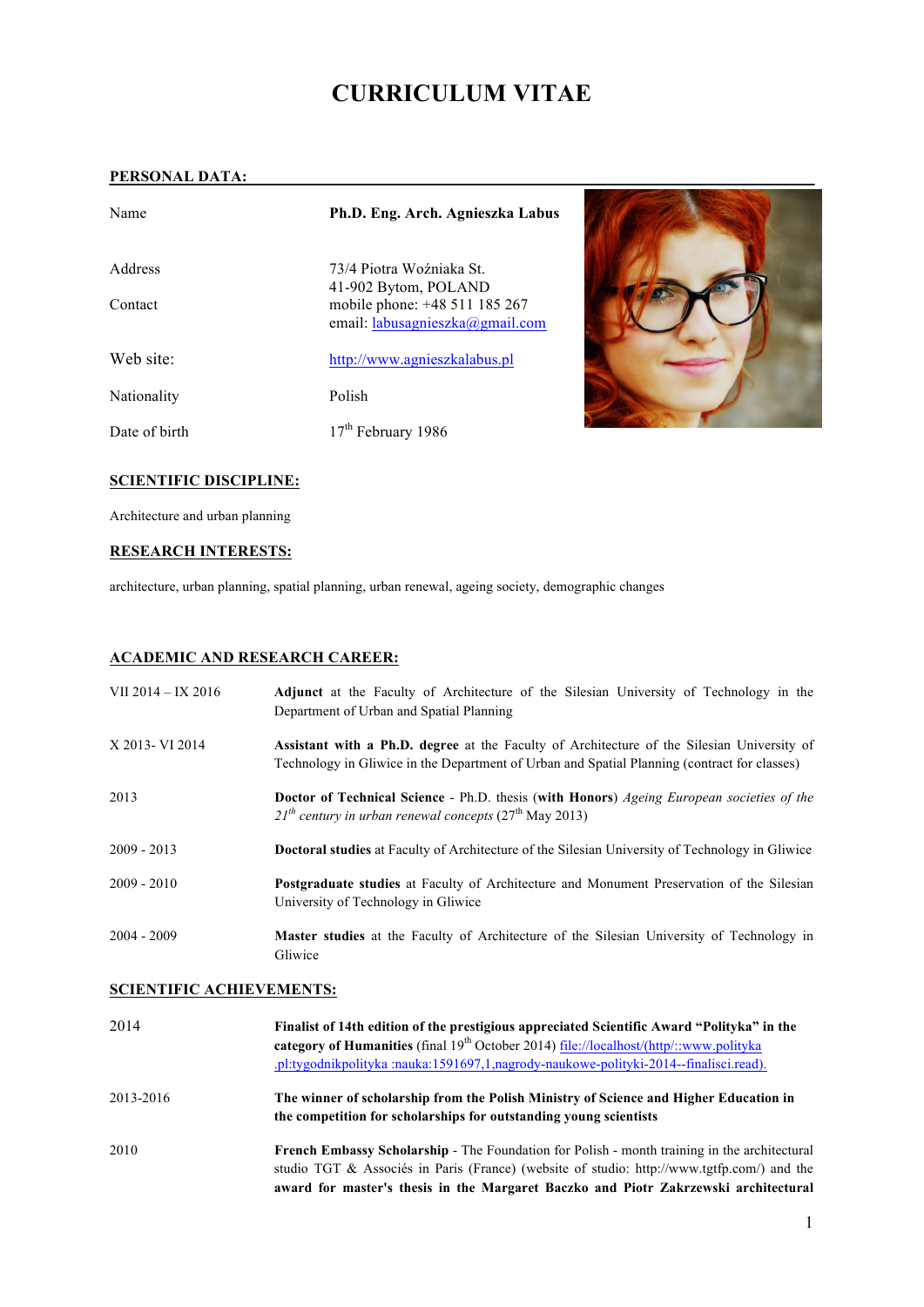|               | <b>competition</b> for the project Integration-generational team $\leq At$ Grandparents Conceptual<br><i>design project</i> (about highlight: http://www.bryla.pl/bryla/51, 85,301.7457356. html? $I = 7$ )                |
|---------------|----------------------------------------------------------------------------------------------------------------------------------------------------------------------------------------------------------------------------|
| 2009          | Award (second degree) of the Rector of the Silesian University of Technology in Gliwice,<br>for a very good academic performance, exemplary fulfillment of the obligations outstanding<br>student and scientific activity. |
| 2006 and 2007 | <b>Dean Prize for scientific achievements (twice)</b> at Faculty of Architecture of the Silesian<br>University of Technology in Gliwice                                                                                    |

### **ARCHITECTURAL AND URBAN COMPETITIONS:**

| 2009 | <b>Journalists Award</b> in the architectural competition for the design of restaurant in shopping<br>center Forum in Gliwice (50% share, in partnership with Lukasz Szatanek)                                                                                                                                                                                                 |
|------|--------------------------------------------------------------------------------------------------------------------------------------------------------------------------------------------------------------------------------------------------------------------------------------------------------------------------------------------------------------------------------|
| 2009 | First Award in the architectural competition for the design of restaurant in shopping center<br>Forum in Gliwice (50% stake, in partnership with Lukasz Szatanek)                                                                                                                                                                                                              |
| 2009 | First Award in the nationwide Margaret Baczko and Peter Zakrzewski architectural<br>competition for the project <i>Integration-generational team</i> $\leq At$ <i>Grandparents &gt; conceptual</i><br><i>design project</i> (The Foundation for Polish)                                                                                                                        |
| 2009 | First Award and Silesian Award in the competition for the best project in the field of town and<br>country planning for the project Integration-generational team <at grandparents=""> Conceptual<br/>design project (about project and author:<br/>http://gliwice.gazeta.pl/gazetagliwice/1,95519,7537058,Mloda architektka chce naprawiac ar<br/>chitektura swiat.html)</at> |
| 2008 | <b>Second Prize</b> in the competition for Architectural and urban planning part of south-east<br>downtown of the city Swidnica (50% share, in collaboration with Andrzej Romanowski) (about<br>award: http://dsw.doba.pl/?s=subsite&id=6068&mod=1)                                                                                                                            |
| 2007 | <b>First Prize</b> in the architectural competition to develop a conceptual design of the <i>Centre for</i><br>Educational and Social St. Olga in Moscow (25% share, in cooperation with Magdalena<br>Jamrozik, Łukasz Szatanek and Andrzej Romanowski)                                                                                                                        |

### **RESEARCH PROJECTS:**

| Title of research project:             | <b>ADAPT2DC-</b> Adapting to demographic change |
|----------------------------------------|-------------------------------------------------|
| Nature of contribution in the project: | The expert regarding issues of spatial planning |
| Sources of funding:                    | European Structural Funds - European Regional   |
|                                        | Development Fund                                |
| Level of funding:                      | 2 167 075,93 €                                  |
| Places of project implementation:      | Marshal Office of the Malopolska Region         |
| <b>Years of implementation:</b>        | $1.11.2011 - 30.10.2014$                        |

| Title of research project:             | Ageing European societies of the 21 <sup>th</sup> century in urban |
|----------------------------------------|--------------------------------------------------------------------|
|                                        | renewal concepts                                                   |
| Number of research project:            | 2011/01/N/HS4/02638                                                |
| Nature of contribution in the project: | Manager                                                            |
| Sources of funding:                    | The National Center of Science (PRELUDIUM, 2011-2013)              |
|                                        | national scientific research project, carried out by the person    |
|                                        | beginning a scientific carrier without a doctor's degree.          |
| Level of funding:                      | 51 250,00 PLN                                                      |
| Places of project implementation:      | Silesian University of Technology, Faculty of Architecture,        |
|                                        | Department of Urban and Regional Planning                          |
| <b>Years of implementation:</b>        | 2011-2013                                                          |

| Title of research project:             | Scholarship Programme Design Silesia - PhD for |  |
|----------------------------------------|------------------------------------------------|--|
|                                        | <i>Innovation</i>                              |  |
| Number of research project:            | FSD/95/RAR0/2011/516                           |  |
| Nature of contribution in the project: | A scholar and main contractor                  |  |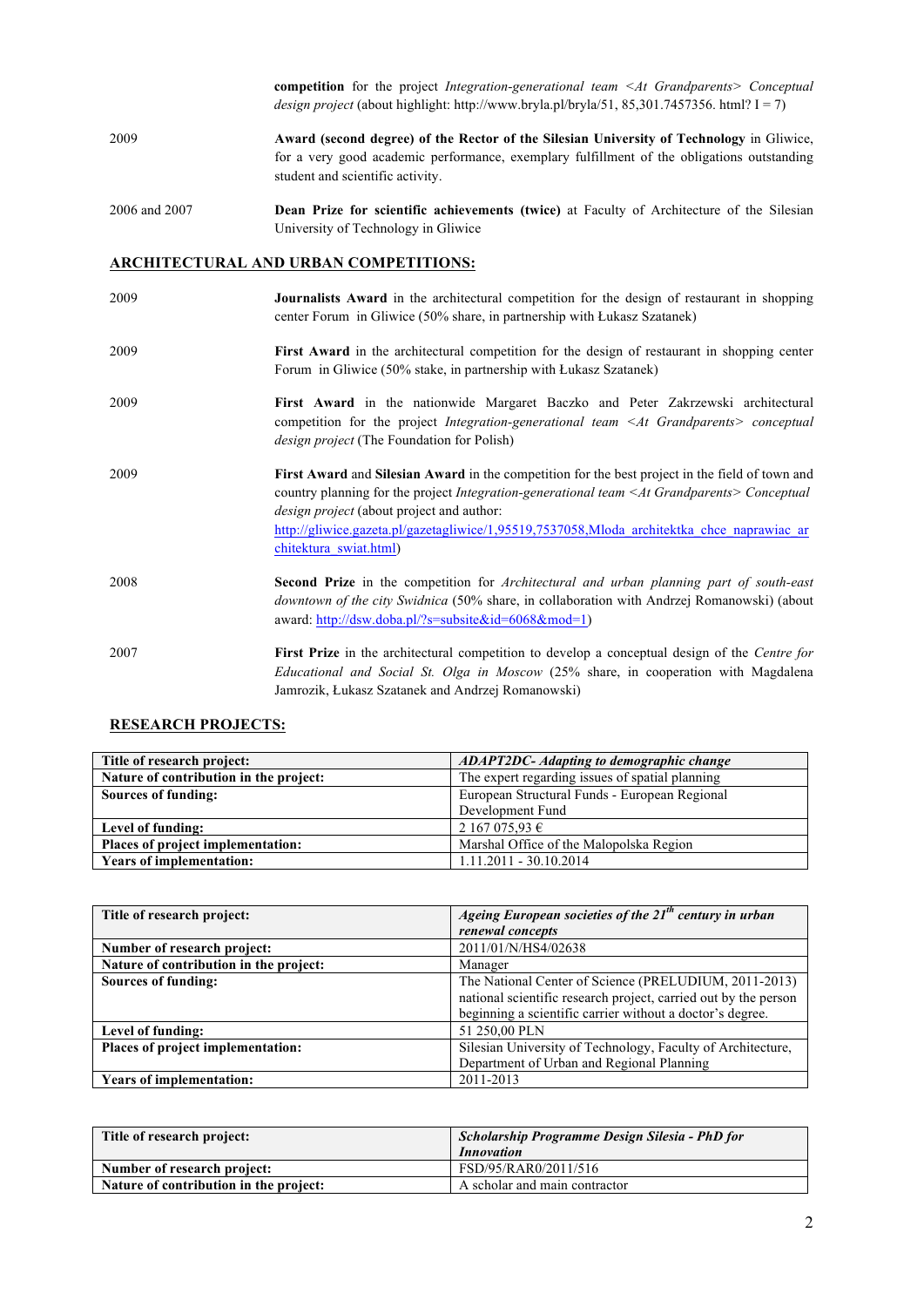| Sources of funding:               | System project "Design Silesia II" Silesian Provincial<br>Government, Sub-8.2.2. "Regional Innovation Strategies"<br>Human Capital Operational Programme, co-funded by the<br>European Union under the European Social Fund |
|-----------------------------------|-----------------------------------------------------------------------------------------------------------------------------------------------------------------------------------------------------------------------------|
| Level of funding:                 | 52 524 115,00 PLN                                                                                                                                                                                                           |
| Places of project implementation: | Silesian University of Technology, Faculty of Architecture                                                                                                                                                                  |
| <b>Years of implementation:</b>   | 2011-2012                                                                                                                                                                                                                   |

| Title of research project:             | Challenges of the sustainable land use for the example of |
|----------------------------------------|-----------------------------------------------------------|
|                                        | the Silesian Voivodeship $-2050$ scenarios                |
| Number of research project:            | WND-POIG.01.01                                            |
| Nature of contribution in the project: | Research work, the research team involved in the Silesian |
|                                        | University of Technology                                  |
| Sources of funding:                    | European Structural Funds - the European Regional         |
|                                        | Development Fund under the Operational Programme          |
|                                        | Innovative Economy                                        |
| Level of funding:                      | 2 704 469,00 PLN                                          |
| Places of project implementation:      | Central Mining Institute                                  |
| <b>Years of implementation:</b>        | from March 2009 to September 2012                         |

| Title of research project:             | <b>PolSenior - The social capital of seniors in a variety of</b><br>urban environments and the requirements of their<br>adaptation to the activation of the security and quality of<br>life needs of the elderly |
|----------------------------------------|------------------------------------------------------------------------------------------------------------------------------------------------------------------------------------------------------------------|
| Number of research project:            | PBZ-MEiN-9/2/2006                                                                                                                                                                                                |
| Nature of contribution in the project: | Part as interviewer and contractor of analytical studies at<br>seminar at the Faculty of Architecture under the guidance of<br>prof. Elżbieta Niezabitowska                                                      |
| Sources of funding:                    | Ministry of Science and Higher Education                                                                                                                                                                         |
| Level of funding:                      | 136 500.00 PLN                                                                                                                                                                                                   |
| Places of project implementation:      | Silesian University of Technology, Faculty of Architecture<br>(Coordinator - Institute of Molecular Biology - project value<br>of about 12 million PLN)                                                          |
| <b>Years of implementation:</b>        | 2007-2011                                                                                                                                                                                                        |

## **RESEARCH EXPERIENCE:**

Participation in the following research and practical activities:

| 2014 VI         | Expert assessment of Transnational Action Plan - draft issues relating to transport, housing,<br>public spaces within the European project <i>Adapt 2DC – adaptation to demographic change</i><br>(project website: http://www.adapt2dc.eu/adapt2dc/homepage.htm)                                                                                                                                                                                                       |
|-----------------|-------------------------------------------------------------------------------------------------------------------------------------------------------------------------------------------------------------------------------------------------------------------------------------------------------------------------------------------------------------------------------------------------------------------------------------------------------------------------|
| 2014 VI 13      | Participation in III Warsaw Architectural Talks, Embassy of Germany in Warsaw, an interview<br>for magazine "Architektura-Murator" with the Swiss architect Dan Schurch and with vice-<br>president of Society for Social Housing in Stargard Szczeciński Jadwiga Dabrowska<br>(http://www.fta.pl/wra/content/program-1)                                                                                                                                                |
| 2014 (20-22.05) | <b>Participation in International workshops</b> Adapt project 2DC - adaptation to demographic<br><i>change</i> (project website: http://www.adapt2dc.eu/adapt2dc/homepage.htm)                                                                                                                                                                                                                                                                                          |
| 2013-2014       | <b>Participation as an expert</b> in the creation of the first phase of the strategic document in the<br>field of aging population in the region of Malopolska Region The challenges of Malopolska in<br>the context of an aging population. A strategic approach under the guidance of Prof. Stanislawa<br>Golinowska under the "PEOPLE-innovation for social change" financed by EU structural funds<br>$(http://www.malopolskie.pl/Pliki/2010/MSR 2 19-20 2010.pdf)$ |
| 2013-2014       | <b>Participation as an expert</b> in the task force for the strategy implemented by the Marshal Office<br>of the Malopolska Region in the creation of the second phase of the strategic document in the<br>field of aging population in the region of Malopolska Region Silver Economy in Malopolska                                                                                                                                                                    |